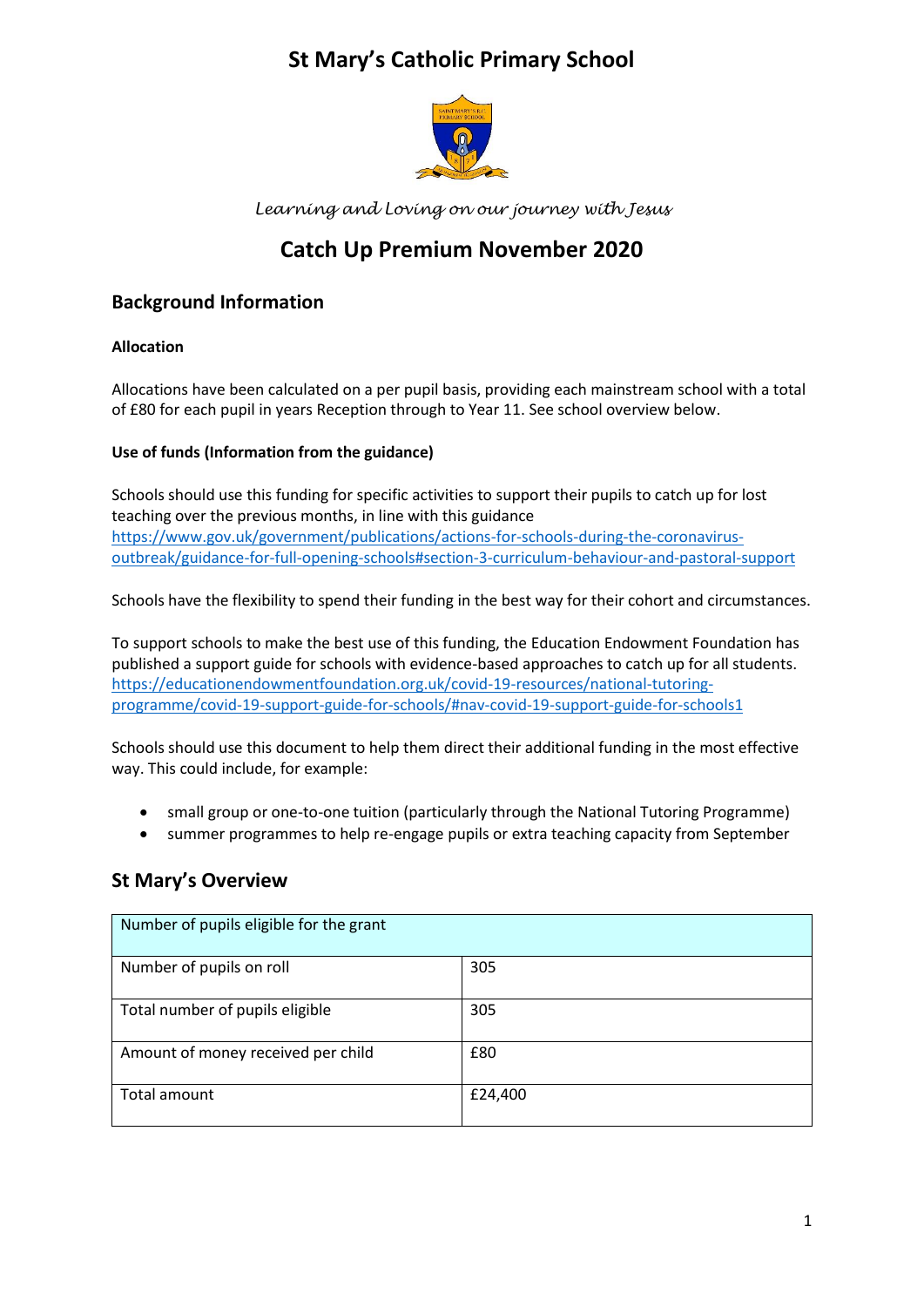#### Summary of Catch Up spending

It is planned that the money will be spent on

- Paying for a subscription to **Reading Egg** this is an online phonics reading and support programme that can be used class, as part of blended learning and as homework
- Paying fa subscription for **Nessy** A learning platform that provides support for children with speech and language needs. This especially helpful for the many children with dyslexia in the school.
- **Languagenut** A language based to support with English as an additional language but also to encourage the use of Standard English. Also provides a learning pathway in French a, taught at KS2.
- Paying for a teacher for 2 days a week from January to deliver catch up support.

| Provision                                    | Objective                                                                                                                                                                                                                                                                                                                          | <b>Outcomes</b> | Cost                                   |
|----------------------------------------------|------------------------------------------------------------------------------------------------------------------------------------------------------------------------------------------------------------------------------------------------------------------------------------------------------------------------------------|-----------------|----------------------------------------|
| <b>Reading Eggs</b><br>www.readingeggs.co.uk | To provide online line<br>phonics and reading<br>opportunities through<br>planned texts in class, as<br>blended learning and as<br>homework as a<br>sustainable opportunity<br>for all children.<br>To ensure as many<br>children make progress<br>in phonics and in<br>reading in the<br>Key assessment points<br>across the year |                 | £4337.55<br>For 3 year<br>subscription |
|                                              |                                                                                                                                                                                                                                                                                                                                    |                 |                                        |

| Provision                     | Objective                                                                                                                                                          | <b>Outcomes</b> | Cost                                                         |
|-------------------------------|--------------------------------------------------------------------------------------------------------------------------------------------------------------------|-----------------|--------------------------------------------------------------|
| <b>Nessy</b><br>www.nessy.com | A reading and spelling<br>support package for<br>interventions at school<br>to as a sustainable<br>opportunity for the large<br>number of children with<br>SpLD.   |                 | £960<br>For a three year<br>subscription for 40<br>licences. |
|                               | To ensure that more<br>children with SpLD care<br>able to make progress in<br>reading, spelling and<br>writing in the key<br>assessment points<br>across the year. |                 |                                                              |